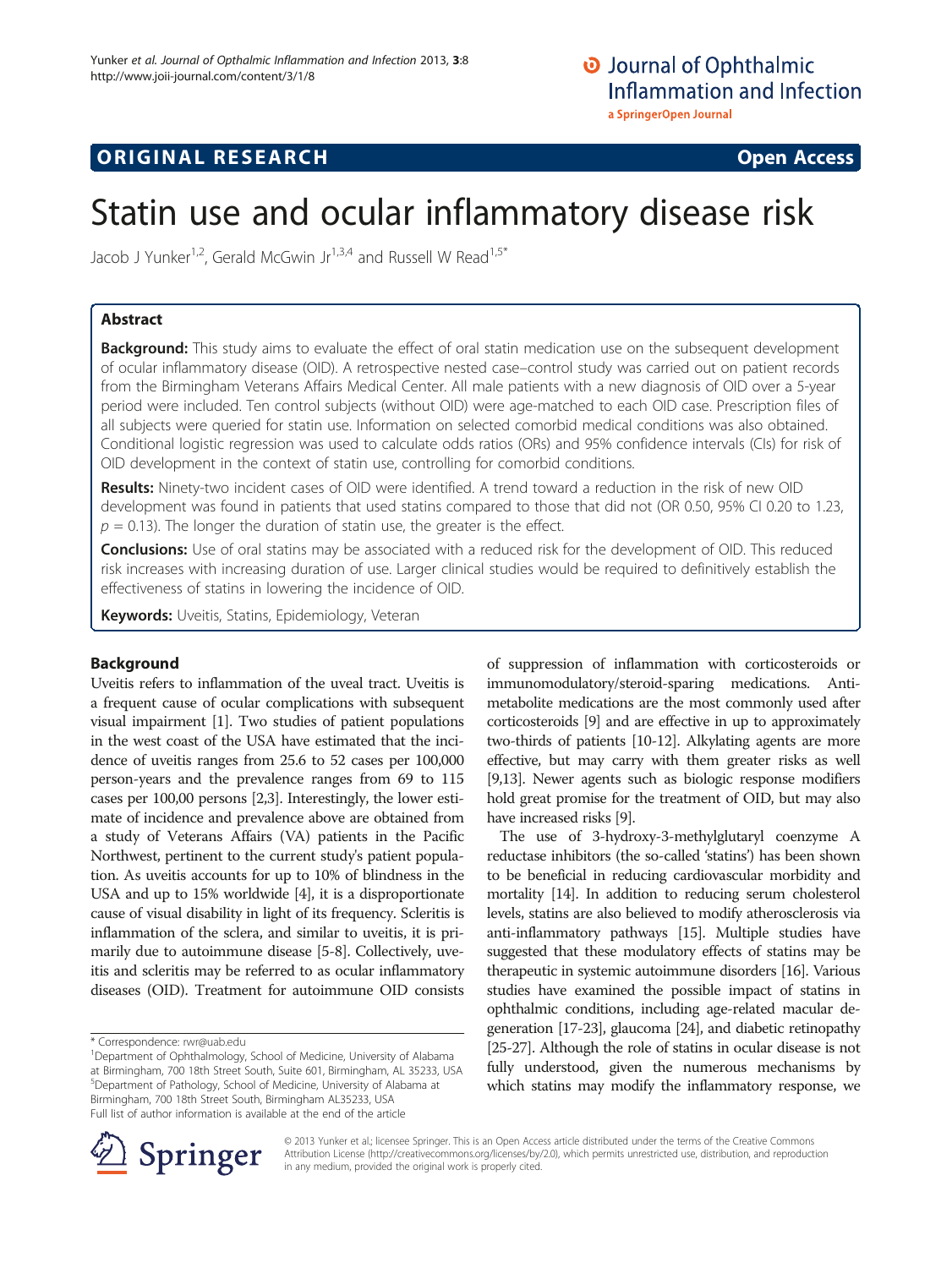sought to investigate the potential impact of statin use on OID.

# Results

Ninety-two incident cases of OID were identified. Demographic and medical characteristics of all subjects are detailed in Table 1. By design, the mean age of both cases and control subjects was equivalent. There were similar numbers of each race among the two groups; however, the number for whom race was not known was twice as high among the control group. Those with OID were more likely also to have diabetes and hypertension, whereas the prevalence of lipid metabolism disorders was not statistically different between groups.

Table [2](#page-2-0) details the statin use characteristics among OID cases and control subjects as well as the unadjusted and adjusted ORs. Stratified analyses for the effect of comorbidities (ischemic heart disease, cerebrovascular disease, lipid metabolism disorders, hypertension, diseases of the arteries, arterioles, and capillaries, and diabetes) on the association between statin use and OID revealed no evidence of such effect (data not shown). Following adjustment for diabetes, lipid metabolism disorders, hypertension, cardiovascular disease, cerebrovascular disease, and arterial disease, a twofold reduction in the risk of OID development was associated with any history of statin use (OR, 0.50; 95% CI, 0.20 to 1.23), although this did not reach statistical significance ( $p = 0.13$ ). The reduction in the risk of OID was greater as the duration of statin use increased, as seen in Table [2.](#page-2-0)

# **Discussion**

There are several mechanisms by which statins might exhibit anti-inflammatory effects in the eye [[28](#page-5-0)]. Statins are known to inhibit the activation of Rho guanosine triphosphatase (GTPase), a key molecule in the endothelial ICAM-1-mediated pathway that facilitates lymphocyte migration [\[29-31\]](#page-5-0). Statins thus inhibit interactions between leukocytes and endothelial cells, preventing leukocyte transmigration from the vasculature, across the bloodretinal barrier [\[29,32](#page-5-0)-[34](#page-5-0)]. Endothelial cell nitric oxide synthase expression is up-regulated in the presence of statins, leading to higher levels of nitric oxide, which has protective effects on endothelial cells [[35](#page-5-0)]. Statins also inhibit the formation of oxygen free radicals by endothelial cells [[36,37](#page-5-0)]. Thus, statins may act to stabilize the blood-ocular and blood-retinal barrier, transgression across which enables inflammatory mediators and immune activator cells to enter the anterior chamber, vitreous cavity, and retinal tissues. In addition, statins reduce a number of key inflammatory cytokines, including IL-6, IL-8, and TNF [[38,39](#page-5-0)]. Finally, statins decrease T cell activation by inhibition of GTPase activity [\[40-43\]](#page-5-0).

# Table 1 Characteristics of OID cases and control subjects

|                            | OID cases | Control subjects | p value            |
|----------------------------|-----------|------------------|--------------------|
| Number of subjects         | 92        | 920              |                    |
| Mean age (year)s           | 58.2      | 58.1             | 0.97 <sup>a</sup>  |
| Ethnicity                  |           |                  | $0.0018^{b}$       |
| White                      | 48 (52.2) | 378 (41.1)       |                    |
| African-American           | 30 (32.6) | 207 (22.5)       |                    |
| Other                      | 0(0)      | 6(0.6)           |                    |
| Unknown                    | 14 (15.2) | 329 (35.8)       |                    |
| Medical characteristics    |           |                  |                    |
| <b>Diabetes</b>            | 24(26.1)  | 95 (10.3)        | $< 0.0001^{\rm b}$ |
| Lipid metabolism disorders | 7(7.6)    | 53 (5.8)         | 0.47 <sup>b</sup>  |
| Hypertension               | 32 (34.8) | 185 (20.1)       | $0.0011^{b}$       |
| Cardiovascular disease     | 12 (13.0) | 141 (15.3)       | $0.56^{\rm b}$     |
| Cerebrovascular disease    | 2(2.2)    | 47 (5.1)         | 0.21 <sup>b</sup>  |
| Arterial disease           | 3(3.3)    | 32(3.5)          | 0.91 <sup>b</sup>  |

Values are expressed as number (percentage) of individuals unless otherwise indicated. OID, ocular inflammatory disease. <sup>a</sup>Paired t test; <sup>b</sup>McNemar's test.

The effect of statins in animal models of uveitis has been examined. In a mouse model using B10.RIII mice, a strain that is highly susceptible to experimental autoimmune uveitis (EAU) and typically manifests severe disease, Thomas and colleagues [\[44\]](#page-5-0) found that atorvastatin administered orally did not have a significant effect on measured levels of inflammatory cytokines, although they did observe a mildly reduced level of histological inflammation in the group receiving high-dose (10 mg/ kg/day) treatment. Similarly, Gegg and colleagues [[45](#page-5-0)] reported that neither atorvastatin nor lovastatin administered orally demonstrated a significant therapeutic effect. However, parenteral lovastatin (20 mg/kg/day) suppressed clinical ocular pathology, retinal vascular leakage, and leukocyte infiltration into the retina. In a rat model of uveitis induced with S-antigen, Kohno and coworkers [[46\]](#page-5-0) demonstrated a therapeutic effect for both atorvastatin (10 mg/kg/day) administered orally and lovastatin (2 mg/kg/day) administered intraperitoneally. These studies suggest that the effect of statins varies by route of administration, dosage, as well as across different models of EAU. This data indicates that the potential beneficial effects of statins in EAU may require doses greater than those used in the routine treatment of hyperlipidemia in humans. For example, the highest recommended dose of atorvastatin in humans is 80 mg/ day, which for a 70-kg male adult is 1.14 mg/kg/day, ninefold lower than the effective dose used by Kohno and colleagues [\[46](#page-5-0)]. In the current study, it is likely that the majority of filled statin prescriptions were for simvastatin, as this was the first line medication on the BVAMC formulary for hyperlipidemia during the study period. The BVAMC data set did not include medication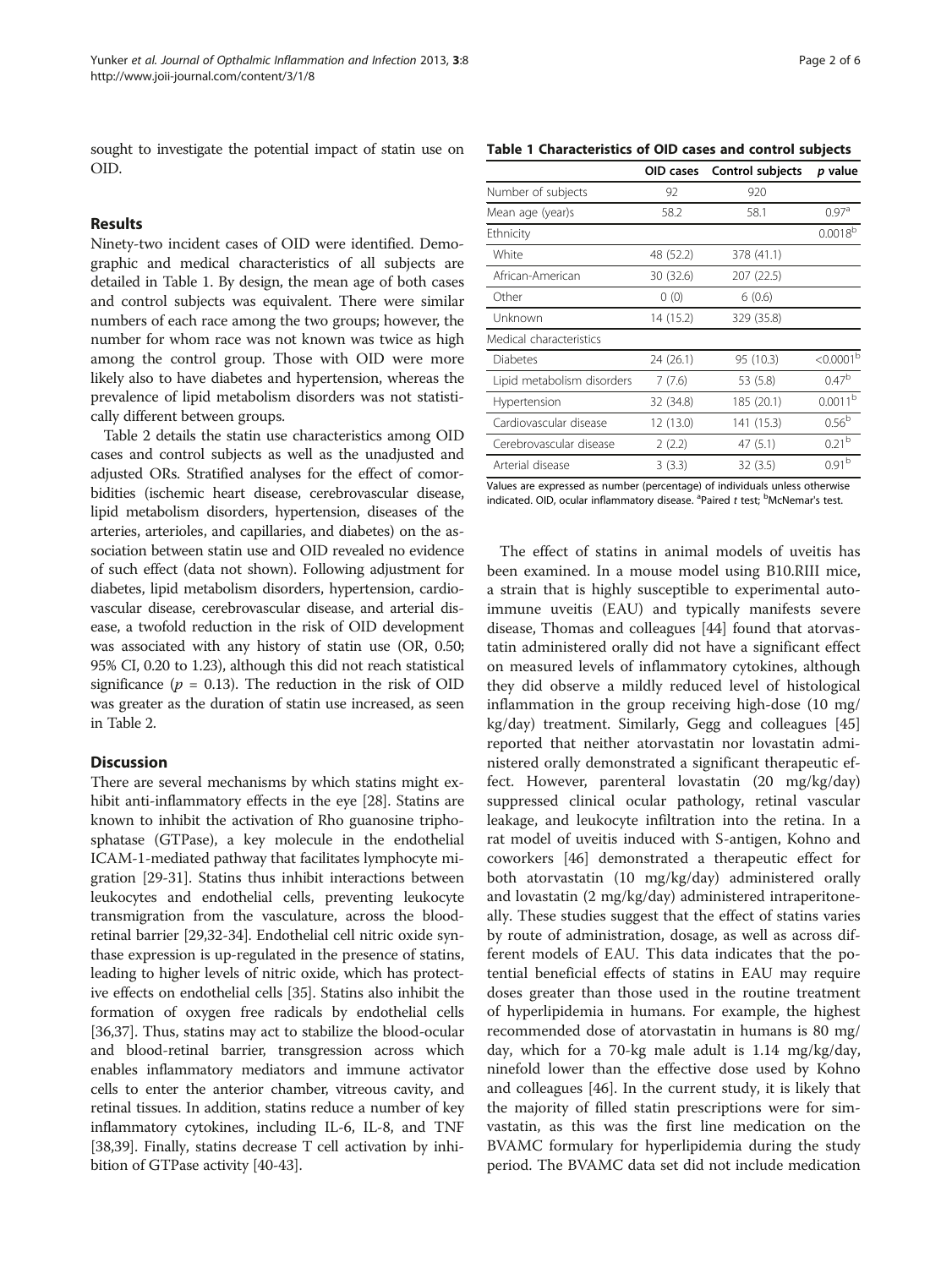| <b>Uveitis cases</b> | Control subjects | OR (95% CI)           | OR (95% CI) <sup>a</sup> | p value |
|----------------------|------------------|-----------------------|--------------------------|---------|
| 92                   | 920              |                       |                          |         |
|                      |                  |                       |                          |         |
| 84 (91.3)            | 819 (89.0)       | 1.00 (reference)      |                          |         |
| 8(8.7)               | 101(11.0)        | 0.79 (0.38 to 1.63)   | 0.50 (0.20 to 1.23)      | 0.13    |
| 4(4.4)               | 53 (5.8)         | 0.76 (0.28 to 2.06)   | $0.46$ (0.15 to 1.46)    | 0.19    |
| 4(4.4)               | 48 (5.2)         | $0.83$ (0.30 to 2.26) | $0.54$ (0.18 to 1.67)    | 0.29    |
|                      |                  |                       |                          |         |
| 84 (91.3)            | 819 (89.0)       | 1.00 (reference)      |                          |         |
| 5(5.4)               | 44 (4.8)         | 1.10 (0.45 to 2.70)   | 0.74 (0.27 to 2.07)      | 0.57    |
| 2(2.2)               | 23(2.5)          | $0.86$ (0.21 to 3.50) | $0.45$ (0.10 to 2.01)    | 0.29    |
| 1(1.1)               | 34(3.7)          | $0.31$ (0.04 to 2.21) | 0.19 (0.02 to 1.52)      | 0.12    |
|                      |                  |                       |                          |         |

<span id="page-2-0"></span>Table 2 Statin medication use characteristics among uveitis cases and control subjects

Values are expressed as number (percentage) of individuals unless otherwise indicated. Analyses are for OID versus no OID. OID, ocular inflammatory disease; OR, odds ratio. <sup>a</sup>Adjusted for diabetes, lipid metabolism disorders, hypertension, cardiovascular disease, cerebrovascular disease, and arterial disease.

dosage information, so we are unable to comment on an association between dosage and OID protection.

The current study has numerous limitations. First, the database consisted exclusively of an older veteran population, and the study was limited entirely to male subjects. This may have introduced a population selection bias in that the incidence of OID in this somewhat homogenous group may be higher or lower than that found among other populations [[2,3](#page-4-0)], including women. However, the homogeneous study population makes these results all the more applicable to the demographic of Caucasian males. Second, the diagnoses of OID were made by individual physicians without the use of standardized criteria, which could introduce differences relative to other studies. However, there is no reason to expect the diagnosis of OID to have been biased by the use of statins. Multiple forms of OID (Table [3\)](#page-3-0) were combined for analysis, with varying etiologies and effects on ocular health. This potpourri of OID introduces additional variability in comparison with other study populations. In addition, if a patient presented as a new VA patient but with longstanding OID, that patient would have been classified as an incident case as opposed to a prevalent case. Because of the nature of the database, adjudication of each OID case to verify whether it was incident or prevalent was not possible. Third, the diagnoses were subject to miscoding into ICD-9CM codes; again, there is no reason to suspect that this would introduce bias. Fourth, statin use was defined on the basis of a filled prescription within the BVAMC pharmacy service. In this scenario, a patient with a statin prescription record but no matching fill record would be classified as a nonstatin user, even if he did use statins by filling the prescription outside the BVAMC system. Such misclassification, however, would only bias toward the null. Additionally, since more than 90% of statin prescriptions were filled at the BVAMC, this is unlikely to have produced a significant

effect. We also did not have information on statin use outside the Veterans Affairs system and therefore could have underestimated some subjects' duration of use. As long as such misclassification is not differential according to case status, then the effect is likely to be minimal. Fifth, race was unknown for a large portion of the control subjects. Additional potentially confounding demographic factors, such as smoking, which has recently been shown to be associated with uveitis [\[47,48](#page-5-0)], were also not available.

Strengths of this study include its nested case–control design, which allowed for the identification of statin use before the diagnosis of OID. Additionally, an electronic prescription record was utilized, obviating the need to rely on self-reported medication use which may be historically inaccurate.

# Conclusions

In summary, the data presented demonstrate a possible reduction in the risk of the development of OID in patients using statins, a reduction that becomes more pronounced with increasing duration of use. This effect did not reach statistical significance, with a  $p$  value of 0.13 for any use of statins. It is important not to overemphasize this finding given the non-signifcance, but it is important not to reject an effect out of hand in an underpowered study. A twofold reduction in risk, with a  $p$  value trending toward significance, may be statistically insignificant, but still clinically relevant. To fully address the question of the effect of statin use on OID risk, evaluation of larger databases with longer follow-up periods, such as insurance company claim files where both disease and pharmacy data are maintained, could provide a definitive answer. A randomized clinical trial would be necessary to establish whether statins would be a useful addition to the therapeutic arsenal against OID.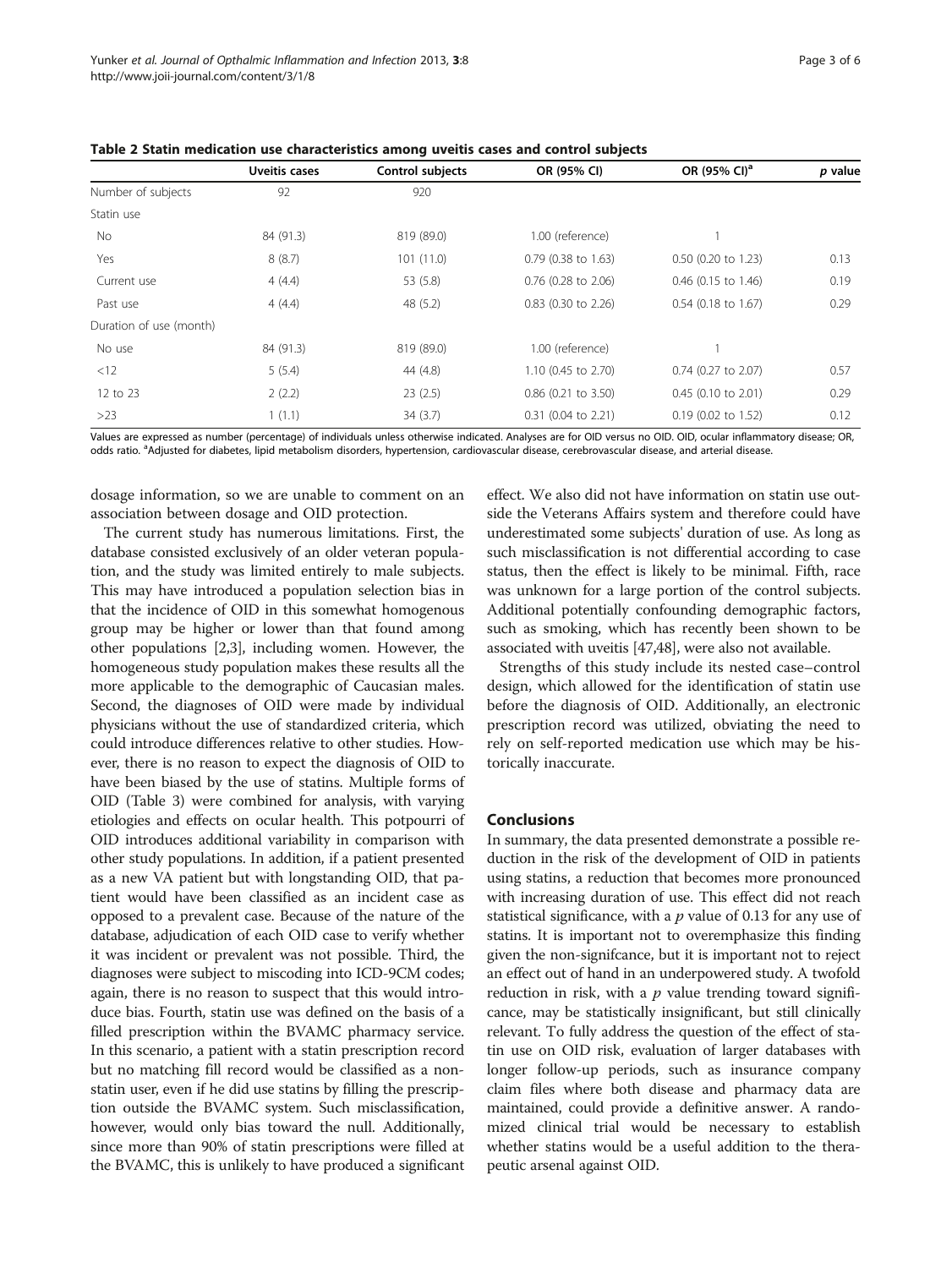## <span id="page-3-0"></span>Table 3 ICD-9CM codes used

| ICD-9  | <b>Diagnosis</b>                                                        |
|--------|-------------------------------------------------------------------------|
| 136.10 | Behçet's disease                                                        |
| 360.02 | Panophthalmitis                                                         |
| 360.11 | Sympathetic uveitis                                                     |
| 360.12 | Panuveitis                                                              |
| 360.19 | Phacoanaphylactic uveitis                                               |
| 362.18 | Retinal vasculitis                                                      |
| 363.00 | Focal chorioretinitis, unspecified                                      |
| 363.01 | Focal choroiditis and chorioretinitis, justapapillary                   |
| 363.03 | Focal choroiditis and chorioretinitis of other<br>posterior pole        |
| 363.04 | Focal choroiditis and chorioretinitis, peripheral                       |
| 363.05 | Focal retinitis and retinochoroiditis, justapapillary                   |
| 363.06 | Focal retinitis and retinochoroiditis, macular or<br>paramacular        |
| 363.07 | Focal retinitis and retinochoroiditis of other<br>posterior pole        |
| 363.08 | Focal retinitis and retinochoroiditis, peripheral                       |
| 363.10 | Disseminated chorioretinitis, unspecified                               |
| 363.11 | Disseminated choroiditis and chorioretinitis,<br>posterior pole         |
| 363.12 | Disseminated choroiditis and chorioretinitis,<br>peripheral             |
| 363.13 | Disseminated choroiditis and chorioretinitis,<br>generalized            |
| 363.14 | Disseminated retinitis and retinochoroiditis,<br>metastatic             |
| 363.15 | Disseminated retinitis and retinochoroiditis, pigment<br>epitheliopathy |
| 363.20 | Chorioretinitis, unspecified                                            |
| 363.21 | Pars planitis                                                           |
| 363.22 | Harada's disease                                                        |
| 364.00 | Acute and subacute iridocyclitis                                        |
| 364.01 | Primary iridocyclitis                                                   |
| 364.02 | Recurrent iridocyclitis                                                 |
| 364.03 | Secondary iridocyclitis, infectious                                     |
| 364.04 | Secondary iridocyclitis, noninfectious                                  |
| 364.10 | Chronic iridocyclitis                                                   |
| 364.11 | Chronic iridocyclitis in diseases classified elsewhere                  |
| 364.20 | Certain types of iridocyclitis                                          |
| 364.21 | Fuchs' heterochromic iridocyclitis                                      |
| 364.22 | Glaucomatocyclitic crises                                               |
| 364.23 | Lens-induced iridocyclitis                                              |
| 364.24 | Vogt-Koyanagi syndrome                                                  |
| 364.30 | Unspecified iridocyclitis                                               |
| 365.62 | Glaucoma associated with ocular inflammations                           |
| 366.32 | Cataract in inflammatory disorders                                      |
| 379.00 | Scleritis, unspecified                                                  |
| 379.01 | Episcleritis periodica fugax                                            |
| 379.02 | Nodular episcleritis                                                    |

| Anterior scleritis                 |
|------------------------------------|
| Scleromalacia perforans            |
| Scleritis with corneal involvement |
| Brawny scleritis                   |
| Posterior scleritis                |
| Other scleritis                    |
|                                    |

# **Methods**

## Study population and data source

The Birmingham Veterans Affairs Medical Center (BVAMC) is a 134-bed acute tertiary care medical facility and referral center in Alabama. All patients who had at least one visit (inpatient or outpatient) at the BVAMC between 01 January 1997 and 31 December 2001 were eligible for study inclusion. Females were excluded as they represented such a small proportion of the patient population (10.8%) that meaningful analyses were impossible.

The BVAMC provided data files containing demographic information (age, sex, race) and clinical and medication information for each patient. The clinical file contained a description of each diagnosis made at the BVAMC during inpatient and outpatient visits and the diagnosis date. All diagnoses were coded using the International Classification of Diseases, Ninth Revision, Clinical Modification (ICD-9CM). The medication file contained information on each medication prescribed during each patient visit. This file also contained the prescription date and the date the prescription was filled. For both the clinical and medication files, the information provided pertained to all diagnoses and medications over the course of each patient's history with the BVAMC and not just those that occurred in 1997 to 2001. All data received from the BVAMC contained no information that would allow patients to be identified. The Birmingham Veterans Affairs Medical Center IRB approved the study prior to data collection and analysis. All methods complied with HIPAA guidelines. These data files were locked for the indicated time period, and no additional data on the BVAMC population has been made available since 2001, limiting the study period to that indicated above.

## Study design

Within the study population, a nested case–control study was conducted. Cases of OID were defined using the ICD-9CM codes indicated in Table 3. Information on the OID diagnosis date was procured and will heretofore be referred to as the index date. Because this study addressed the association between statin use and the incidence of OID, patients who had an OID diagnosis before the observation period (1997 to 2001) of the study (prevalent cases) were excluded.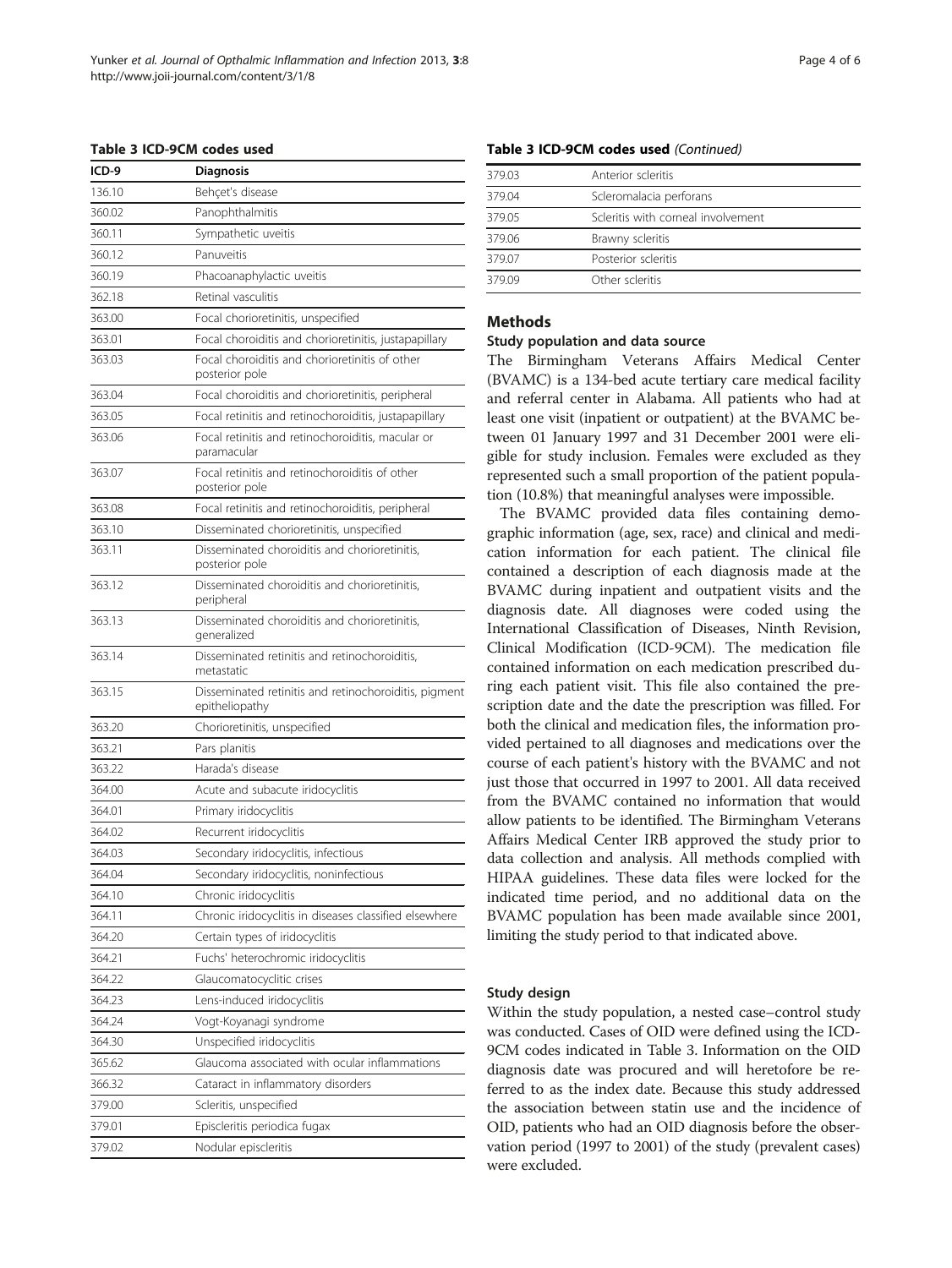<span id="page-4-0"></span>Controls were randomly selected from the study population who did not have an OID diagnosis by the end of the observation period. To be considered an eligible control for a given case, the control must have had an encounter with the BVAMC (inpatient or outpatient) on or before the index date of the matched case. Ten controls were selected for each case and matched on age  $(\pm 1 \text{ year})$ . Each control was assigned the index date associated with their matched case.

The prescription file was queried for the presence of filled statin (atorvastatin, cerivastatin, fluvastatin, pravastatin, simvastatin, lovastatin) prescriptions. Only those prescriptions that were filled before the index date for each matched set of cases and controls were considered. Patients were classified as being either statin users or nonstatin users. Statin users were further classified as current or past users, with the former being those who had a statin prescription filled within 6 months before the index date and the latter being those whose last prescription fill date was more than 6 months before the index date.

Information on the presence of the following conditions was extracted from the clinical data file: ischemic heart disease (ICD-9CM codes 410 though 414), cerebrovascular disease (ICD-9CM codes 430 though 438), lipid metabolism disorders (ICD-9CM code 272), hypertension (ICD-9CM codes 401 though 405), diseases of the arteries, arterioles, and capillaries (ICD-9CM codes 440 though 448), and diabetes (ICD-9CM code 250). For the purposes of analysis, only those diagnoses that were recorded before the index date were considered.

# Statistical analysis

Conditional logistic regression was used to calculate an odds ratio (OR) and 95% confidence interval (CI) for the association between any statin use and the risk of developing OID. Odds ratios and 95% confidence intervals were also estimated for current and past statin users relative to non-users and according to time since first prescription. Stratified analyses were conducted to determine if ischemic heart disease, cerebrovascular disease, lipid metabolism disorders, hypertension, diseases of the arteries, arterioles, and capillaries, and diabetes modified the association between statin use and OID. For both unstratified and stratified analyses, estimates were obtained without and with adjustment for diabetes, lipid metabolism disorders, hypertension, ischemic heart disease, cerebrovascular disease, and arterial disease.

#### Competing interests

The authors declare that they have no competing interests.

#### Authors' contributions

JJY participated in the conceptualization and design of the study, carried out the ICD code review and selection, and drafted the initial manuscript. GM participated in the conceptualization and design of the study and carried

out all statistical analyses. RWR participated in the conceptualization and design of the study and wrote the final draft of the manuscript. All authors read, participated in revising, and approved the final manuscript.

#### Authors' information

RWR is a Research to Prevent Blindness physician scientist.

#### **Acknowledaments**

This work was supported by unrestricted departmental grants from the EyeSight Foundation of Alabama, Birmingham, AL, and Research to Prevent Blindness, New York, NY. Dr. Read is a Research to Prevent Blindness Physician Scientist.

#### Author details

<sup>1</sup>Department of Ophthalmology, School of Medicine, University of Alabama at Birmingham, 700 18th Street South, Suite 601, Birmingham, AL 35233, USA. <sup>2</sup> Retina Consultants of Alabama, 700 18th Street South, Birmingham AL35233, USA. <sup>3</sup>Department of Epidemiology, School of Public Health University of Alabama at Birmingham, 700 18th Street South, Birmingham, AL 35233, USA. <sup>4</sup> Department of Surgery, School of Medicine, University of Alabama at Birmingham, 700 18th Street South, Birmingham, AL 35233, USA. 5 Department of Pathology, School of Medicine, University of Alabama at Birmingham, 700 18th Street South, Birmingham AL35233, USA.

#### Received: 18 October 2012 Accepted: 18 October 2012 Published: 11 January 2013

#### References

- 1. Wakefield D, Chang JH (2005) Epidemiology of uveitis. Int Ophthalmol Clin 45(2):1–13
- 2. Suhler E, Lloyd M, Choi D, Rosenbaum J, Austin D (2008) Incidence and prevalence of uveitis in Veterans Affairs Medical Centers of the Pacific Northwest. Am J Ophthalmol 146(6):890–896
- 3. Gritz DC, Wong IG (2004) Incidence and prevalence of uveitis in northern California: the northern California epidemiology of uveitis study. Ophthalmology 111:491–500
- 4. Nussenblatt RB (1990) The natural history of uveitis. Int Ophthalmol 14(5–6):303–308
- 5. McCannel CA, Holland GN, Helm CJ, Cornell PJ, Winston JV, Rimmer TG (1996) Causes of uveitis in the general practice of ophthalmology. UCLA Community-Based Uveitis Study Group. Am J Ophthalmol 121(1):35–46
- 6. Henderly DE, Genstler AJ, Smith RE, Rao NA (1987) Changing patterns of uveitis. Am J Ophthalmol 103(2):131–136
- 7. Merrill PT, Kim J, Cox TA, Betor CC, McCallum RM, Jaffe GJ (1997) Uveitis in the southeastern United States. Curr Eye Res 16(9):865–874
- 8. Rodriguez A, Calonge M, Pedroza-Seres M, Akova YA, Messmer EM, D'Amico DJ, Foster CS (1996) Referral patterns of uveitis in a tertiary eye care center. Arch Ophthalmol 114(5):593–599
- 9. Kempen JH, Daniel E, Dunn JP, Foster CS, Gangaputra S, Hanish A, Helzlsouer KJ, Jabs DA, Kacmaz RO, Levy-Clarke GA, Liesegang TL, Newcomb CW, Nussenblatt RB, Pujari SS, Rosenbaum JT, Suhler EB, Thorne JE (2009) Overall and cancer related mortality among patients with ocular inflammation treated with immunosuppressive drugs: retrospective cohort study. BMJ 339:b2480
- 10. Daniel E, Thorne JE, Newcomb CW, Pujari SS, Kacmaz RO, Levy-Clarke GA, Nussenblatt RB, Rosenbaum JT, Suhler EB, Foster CS, Jabs DA, Kempen JH (2010) Mycophenolate mofetil for ocular inflammation. Am J Ophthalmol 149(3):e421–e422
- 11. Gangaputra S, Newcomb CW, Liesegang TL, Kacmaz RO, Jabs DA, Levy-Clarke GA, Nussenblatt RB, Rosenbaum JT, Suhler EB, Thorne JE, Foster CS, Kempen JH (2009) Methotrexate for ocular inflammatory diseases. Ophthalmology 116(11):2188–2198, e2181
- 12. Pasadhika S, Kempen JH, Newcomb CW, Liesegang TL, Pujari SS, Rosenbaum JT, Thorne JE, Foster CS, Jabs DA, Levy-Clarke GA (2009) Azathioprine for ocular inflammatory diseases. Am J Ophthalmol 148(4):50–509, e502
- 13. Pujari SS, Kempen JH, Newcomb CW, Gangaputra S, Daniel E, Suhler EB, Thorne JE, Jabs DA, Levy-Clarke GA, Nussenblatt RB, Rosenbaum JT, Foster CS (2010) Cyclophosphamide for ocular inflammatory diseases. Ophthalmology 117(2):356–365